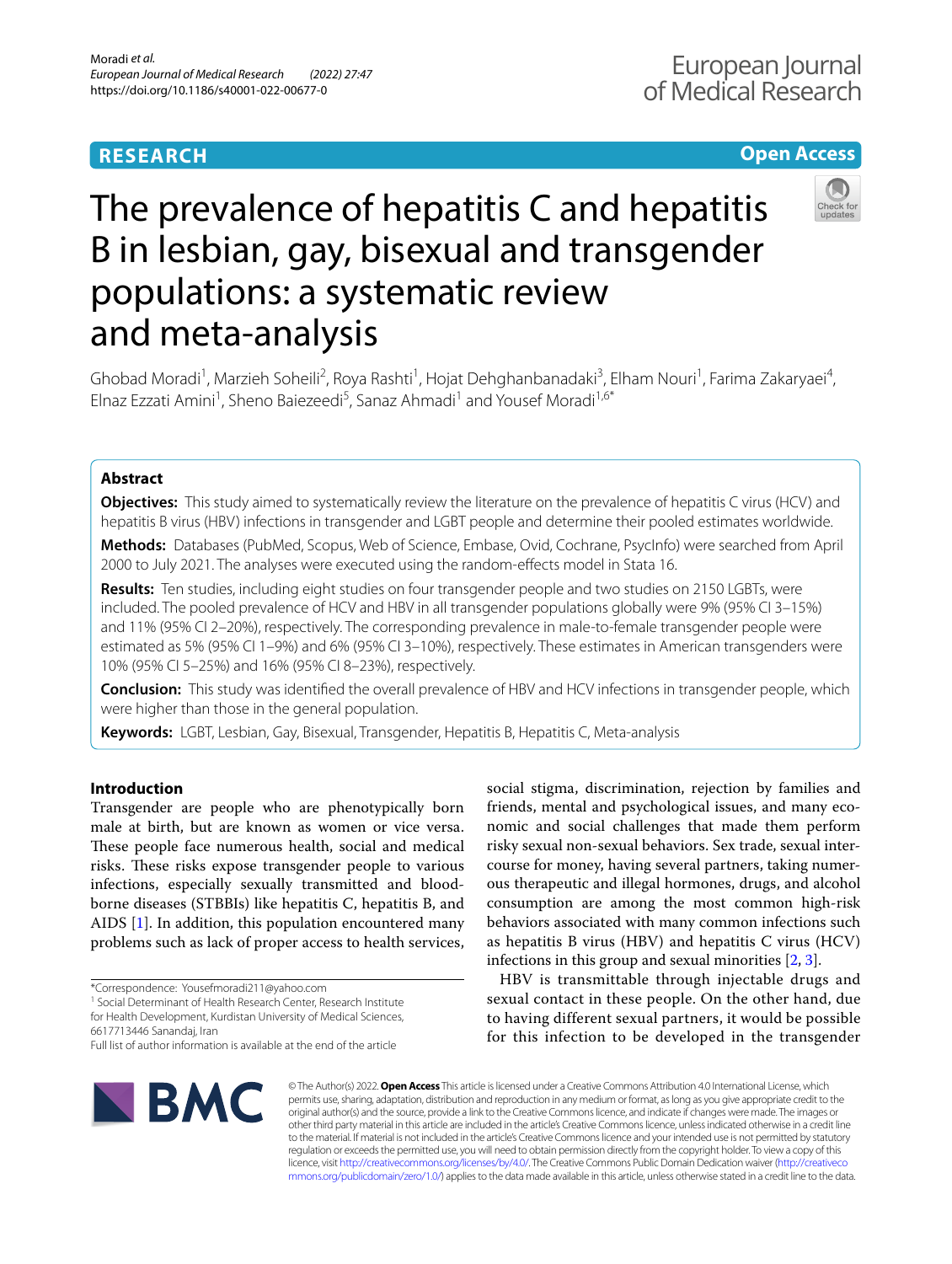population if they had sex with individuals infected with HBV or other high-risk behaviors [[4](#page-10-3), [5](#page-10-4)]. Although this is not common, HCV is also transmittable through sexual activity. It seems that having STBBIs, having sex with multiple partners, and performing unprotected anal sex increased the risk of HCV infection in the transgender population  $[6, 7]$  $[6, 7]$  $[6, 7]$  $[6, 7]$ . On the other hand, this group of sexual minorities is at risk of hepatitis B and C because of consuming different and illegal hormones and repeated injections. Of course, having risky behaviors such as substance abuse and drug injection also increases the risk  $[8, 9]$  $[8, 9]$  $[8, 9]$  $[8, 9]$  $[8, 9]$ . Moreover, owing to economic problems, discrimination, and social stigma, they cannot provide sterile syringes for each injection of hormones per week or month. So, they use shared needles to inject hormones, which puts them at higher risk for viral hepatitis, especially hepatitis C.

Therefore, determining the prevalence of HCV and HBV in transgender people and other sexual minorities could be important for health policymakers and health workers to develop a prevention and treatment protocol related to HCV and HBV, such as hepatitis B vaccination or hepatitis C treatment or screening programs. Achieving the 2030 goals of controlling viral hepatitis required attention to high-risk groups [\[10–](#page-10-9) [12\]](#page-10-10). Few studies have been conducted to determine the prevalence of hepatitis C and B in transgender people, but the obtained values are controversial. They could not be instrumental in developing health programs and treatment facilities. This study aimed to investigate the prevalence of HCV and HBV in transgender people and LGBT populations worldwide using a systematic review and meta-analysis approach.

#### **Methods, search terms, and search strategies**

The present study was a systematic review and metaanalysis designed and performed based on PRISMA and MOOSE criteria [[13](#page-10-11), [14\]](#page-10-12). The search was conducted from April 2000 to July 2021 in international databases involving PubMed (Medline), Scopus, Web of Sciences, Embase, and Ovid. In addition, for gray literature, the correlated databases with HBV/HCV and LGBTs such as UNAIDS, UNDP, WHO, CDC were also searched. The related reports would be analyzed if they were not paradoxical with inclusion criteria. The keywords including HBV/HCV, Lesbian, Gay, Bisexual, LGBT, and Transgender are used to develop a search strategy. These keywords were found using Mesh and Emtree, and then the search strategy was designed and carried out following each international database.

# **Eligibility criteria**

Inclusion criteria involved cross-sectional or analytical cross-sectional or retrospective studies. The studies which aimed to determine the prevalence or frequency of HBV/HCV in LGBT people as their primary outcomes were also involved. Only studies in English were evaluated for analysis. Non-English studies, cohorts, case–control studies, clinical trials, letters to the editor, and systematic reviews were withdrawn from this meta-analysis. In addition, studies conducted by the statistical population other than LGBT people were also excluded from the study.

# **Selection and screening**

The results were entered into Endnote software version 8. After removing the repeated cases, screening articles based on titles, abstracts, and full-texts were performed considering inclusion and exclusion criteria. Ultimately, after the fnal selection of articles, a manual search was also performed, and the relating items and purpose of the study were added to the last reports for analysis.

### **Data extraction**

A meeting was held with the experts in HBV/HCV infections and high-risk groups such as LGBT epidemiologists and infectious disease specialists to extract the data. A checklist for data extraction was developed and designed. Then, data were extracted using this checklist from related articles. The item in this checklist included the author's names, years of publication, countries, sample sizes, age, types of studied populations, HBV, and HCV detection methods.

# **Risk of bias**

Two authors evaluated studies based on the Newcastle Ottawa Scale (NOS) Quality Assessment checklist [[15](#page-10-13)]. This checklist was designed for qualitative evaluation of observational studies, predominantly cross-sectional and retrospective ones. This tool examined each study by six items in three groups, including selecting study samples, comparing and analyzing the study groups, and measuring and analyzing the desired outcome. The maximum score for each study was 9 points.

Each of these items would have been given a score of 1 if they were observed in the studies. In case of a difference in the score allocated to the published articles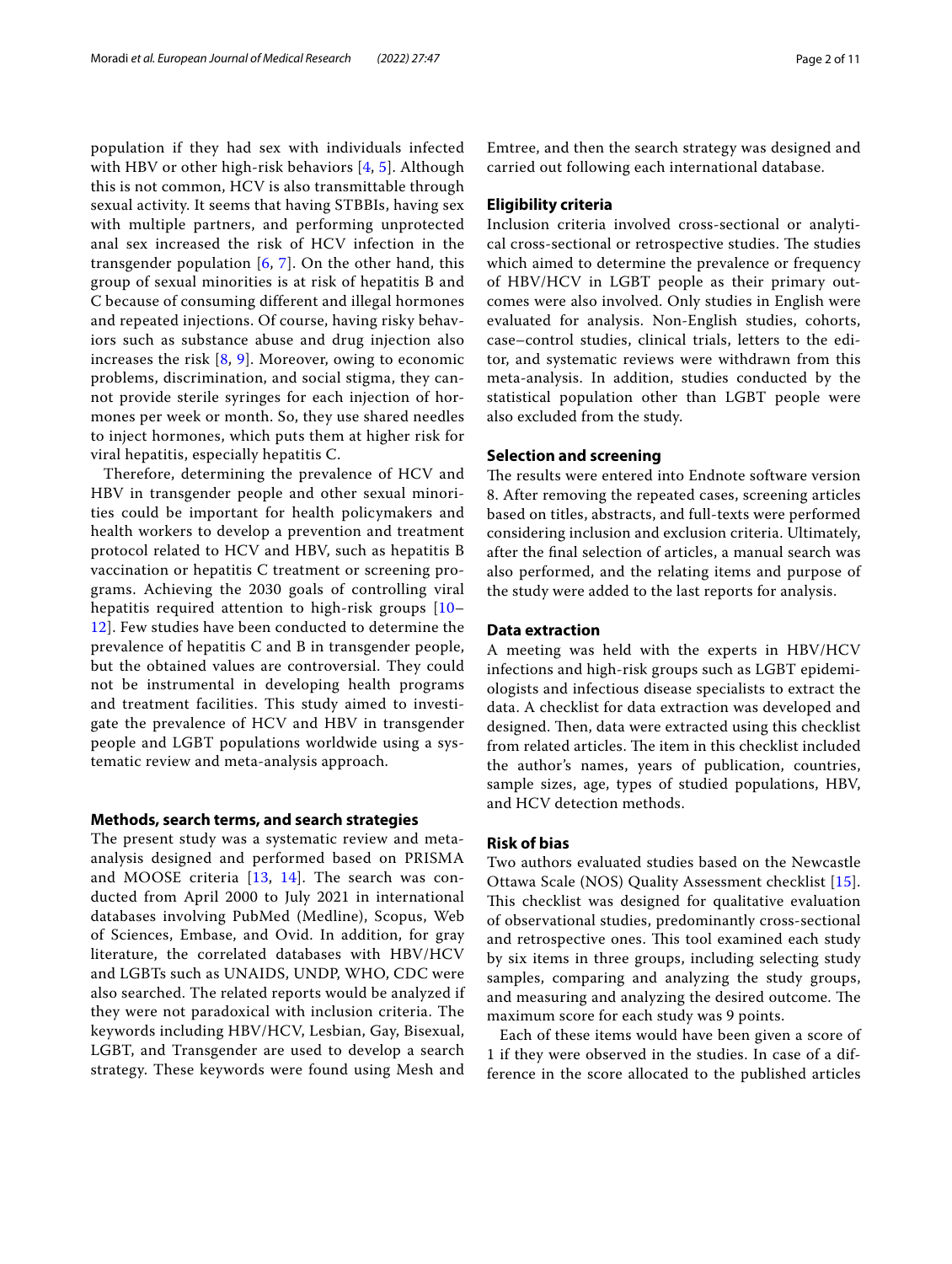and reaching the agreement, the discussion method and the third researcher were applied.

# **Statistical analysis**

First, the prevalence values were extracted from the selected studies to perform this meta-analysis. Then the standard error of the prevalence values for each of the studies was calculated. In addition to the prevalence, the number of patients with HBV/HCV was extracted from the total sample size in each study. In this research, the DerSimonian–Laird random-efects model was used to estimate the cumulative prevalence of HBV/HCV with a 95% confdence interval (95% CI) in transgender people using Metaprop and Metan commands in Stata 16.

Cochran  $Q$  and  $I^2$  tests were also used to investigate the heterogeneity and variance between the selected studies for meta-analysis. According to the Cochrane criteria and  $I^2$  index, the amount of heterogeneity was divided into four categories: 0–40% (may not be necessary), 30–60% (may represent moderate heterogeneity), 50–90% (may represent signifcant heterogeneity), and fnally 75% and beyond (considerable heterogeneity) [[16](#page-10-14), [17\]](#page-10-15).

Funnel plot and Egger tests were used for evaluating the publication bias. Also, the meta-regression diagram and analysis were used to investigate the relationship of age variables of transgender people and the sample size of selected studies with estimated cumulative prevalence. The cumulative meta-analysis was also performed based on the publication date of the included studies. All bilateral statistical tests were considered with  $\alpha$  = 0.05.

# **Results**

At the initial search strategy, 1123 articles were found. First, the duplicates were removed, and then 663 articles were entered into the screening stage according to the title. Four hundred thirty articles were removed at this step, and 233 papers were evaluated based on their abstracts. Then, 50 articles remained and entered into the screening phase based on their full-texts. Of these articles, 27 were excluded due to the non-related outcomes to the present study, 11 cases because of diferent statistical populations, and 2 cases owing to lack of full-text availability. Finally, ten studies [[2,](#page-10-1) [18–](#page-10-16)[26\]](#page-10-17) were entered into the analysis. Out of these articles, eight studies [\[2](#page-10-1), [18–](#page-10-16)[22](#page-10-18), [24,](#page-10-19) [26\]](#page-10-17) reported the prevalence of HBV, and eight studies [\[2](#page-10-1), [18](#page-10-16)–[20,](#page-10-20) [22,](#page-10-18) [23,](#page-10-21) [25](#page-10-22), [26](#page-10-17)] reported HCV prevalence in transgender and LGBT people (Fig. [1\)](#page-3-0).

Table [1](#page-4-0) lists the general characteristics of the included studies. Of all studies, two [\[18,](#page-10-16) [19](#page-10-23)] had been conducted in the LGBT community (Total sample size=2150), and eight [[2,](#page-10-1) [20–](#page-10-20)[26](#page-10-17)] in the transgender community (Total sample size $=4273$ ). Seven studies were conducted with cross-sectional design in Argentina  $[2]$  $[2]$ , The Republic of Dominican [\[18](#page-10-16)], Spain [\[19\]](#page-10-23), the United States [[24\]](#page-10-19), Nigeria [\[25](#page-10-22)], and Indonesia [[26](#page-10-17)]; in contrast, three ones had been retrospectively conducted in Pakistan [\[21](#page-10-24)], Italy [[20\]](#page-10-20), and the United States [[23](#page-10-21)].

#### **Prevalence of HCV and HBV in LGBT population**

Among the included studies, Johnston et al. [[18](#page-10-16)] and Gutierrez et al. [\[19\]](#page-10-23) reported the prevalence of HCV and HBV in the LGBT population, i.e., lesbian, gay, bisexual, transgender altogether. Johnston et al. [\[18\]](#page-10-16) estimated the prevalence of HCV as 3.85% and HBV as 2.05% among the LGBT population of the Dominican Republic, and Gutierrez et al. [[19\]](#page-10-23) stated the prevalence of HCV and HBV were 0.8% and 3.5% among the LGBT people of Spain, respectively. We did not pool the results of these studies with other included studies since their target population included all lesbians, gays, bisexuals, and transgender people while other included studies investigated only the transgender community. Besides, we will update our study for pooled analysis of these corresponding estimates when further studies have been conducted on the LGBT population.

#### **Prevalence of HCV in the transgender population**

The results of 6 studies  $[2, 20-22, 24, 26]$  $[2, 20-22, 24, 26]$  $[2, 20-22, 24, 26]$  $[2, 20-22, 24, 26]$  $[2, 20-22, 24, 26]$  $[2, 20-22, 24, 26]$  $[2, 20-22, 24, 26]$  reporting the prevalence of HCV in transgender people were combined and showed that the overall prevalence of HCV in the transgender population around the world was 9%  $(95\% \text{ CI } 3-15\%)$  (Fig. [2\)](#page-5-0). The heterogeneity percentage of this estimate was 77.16%  $(p < 0.01)$ . The lowest and highest prevalence among these studies was 1% in Brito et al. study [[22\]](#page-10-18) and 25% in Facente et al. study [[24\]](#page-10-19), respectively. There are hints for publication bias (Egger's test,  $p=0.043$ ). The meta-regression showed that the variables of sample sizes and age of individuals had no signifcant efect on the cumulative prevalence of HCV in transgender people (Table [2](#page-5-1)).

# **Prevalence of HBV in the transgender population**

Six studies [[2,](#page-10-1) [20,](#page-10-20) [22](#page-10-18), [23](#page-10-21), [25](#page-10-22), [26](#page-10-17)] reported the prevalence of HBV in transgender people. Luzzati et al. [[20\]](#page-10-20) reported this prevalence in male to female and female to male, separately. Therefore, seven prevalence records of HBV in transgender people were combined and showed that the overall prevalence of HBV in transgender people in the world was 11% (95% CI 2–20%). Heterogeneity was 91.43%, which was substantially high (Fig. [2\)](#page-5-0). The lowest and highest prevalence was 4% in Brito et al. study  $[22]$  $[22]$  and 83% in the Carobene et al. study  $[2]$  (Figs. [2](#page-5-0)) and  $3$ ). There are hints for publication bias (Egger's test,  $p = 0.019$ ). The results of meta-regression are also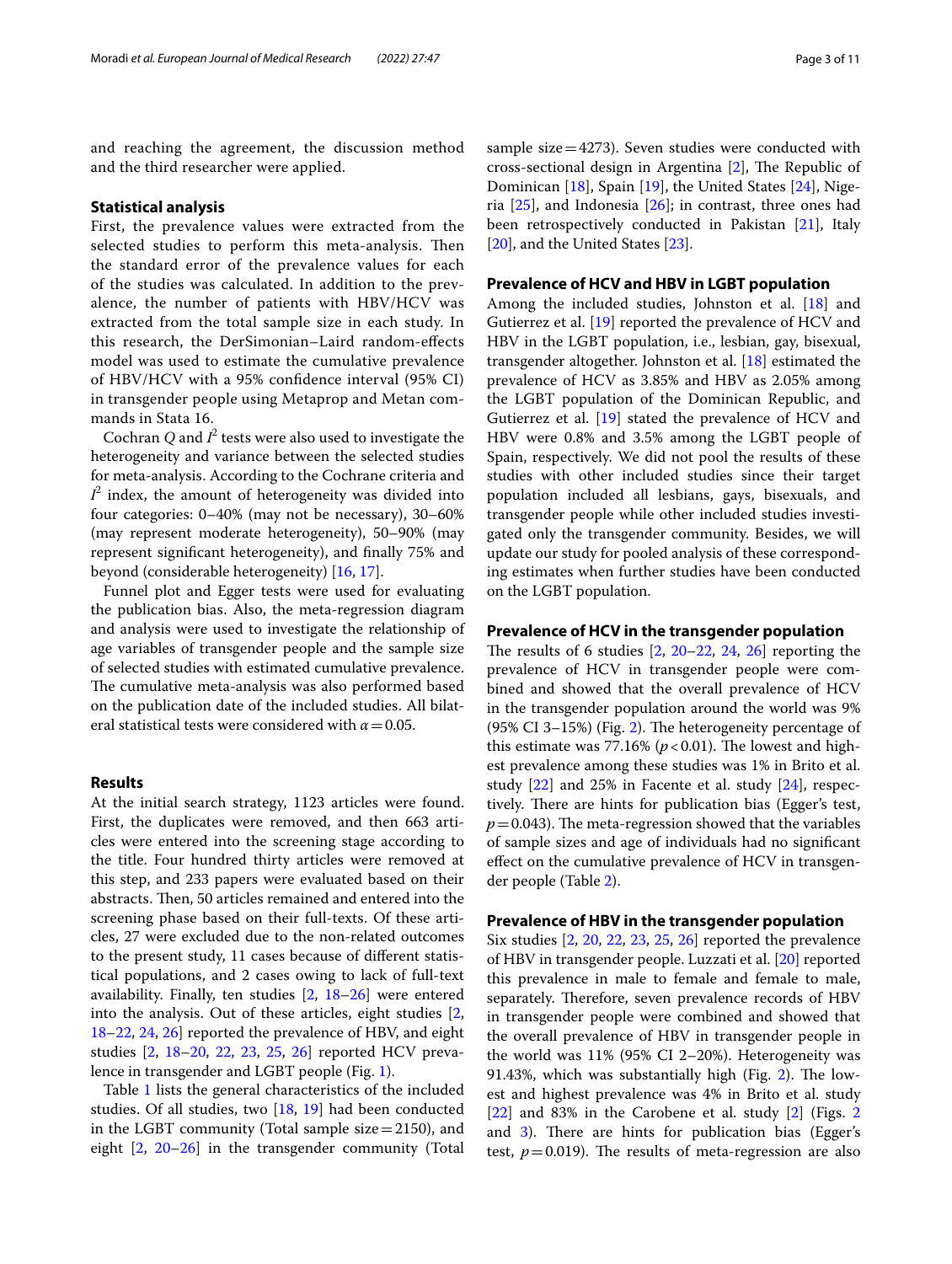

<span id="page-3-0"></span>expressed in Table [2.](#page-5-1) Age and sample sizes had no signifcant efect on the pooled prevalence of HBV in transgender people (Table [2\)](#page-5-1).

# **Cumulative meta‑analysis**

The cumulative meta-analysis was performed to determine the impact of adding each study on the pooled cumulative prevalence in the order of their publication date. For most HCV in transgender people, the cumulative meta-analysis reported a higher prevalence of HCV in recent studies (20%; 95% CI 10–30%) compared to the fnal incremental majority (9%; 95% CI 3–15%; Fig. [4a](#page-7-0)). Meanwhile, the cumulative meta-analysis concerning the prevalence of HBV in transgender people revealed that the recent reports on HBV prevalence in this population (10%; 95% CI 8–12%) were almost the same as the fnal cumulative prevalence (11%; 95% CI 2–20%; Fig. [4](#page-7-0)b).

# **Subgroup analysis**

The results of subgroup analysis based on the type of gender reassignment (male to female or female to male) and continent are shown in Table  $3$ . Three studies  $[20, 10]$  $[20, 10]$  $[20, 10]$ [22,](#page-10-18) [24](#page-10-19)] reported HCV prevalence in transgender people who had changed gender from male to female. After combining these results, the prevalence of HCV in maleto-female transgender was estimated as 5% (95% CI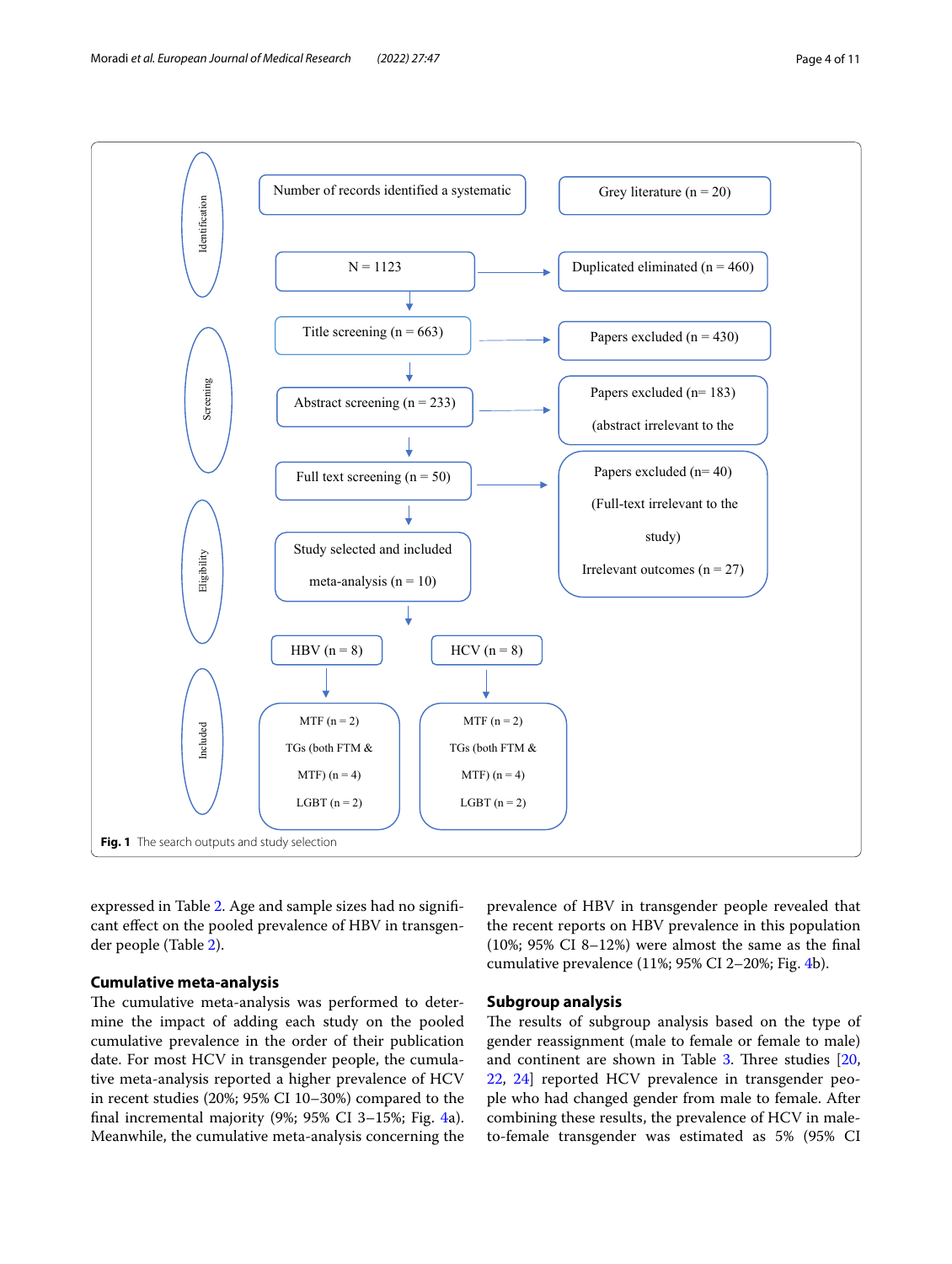### <span id="page-4-0"></span>**Table 1** Baseline characteristics of the included studies

| Authors (year)              | Type of study<br>(country)                 | Study<br>population<br>(type) |                | Age (mean) Sample size (N) | <b>HBV</b> prevalence<br>N (%) | <b>HCV</b> prevalence<br>N(% | Number (type of<br>laboratory test)                                                                                                                                                                        |
|-----------------------------|--------------------------------------------|-------------------------------|----------------|----------------------------|--------------------------------|------------------------------|------------------------------------------------------------------------------------------------------------------------------------------------------------------------------------------------------------|
| Johnston et al. [16]        | Cross-sectional<br>(Dominican<br>Republic) | <b>LGBT</b>                   | $\geq$ 15      | 1388                       | 28 (2.05%)                     | 53 (3.85%)                   | HBV: HBsAg BIO-<br>CARD HCV: Bioblot<br><b>HCV</b>                                                                                                                                                         |
| Gutierrez et al. [17]       | Cross-sectional<br>(Spain)                 | <b>LGBT</b>                   | $18 - 41$      | 762                        | 27 (3.5%)                      | $6(0.8\%)$                   | HBV: microparticle<br>Enzyme Immuno-<br>assay<br>HCV: ELISA, line<br>immunoassay                                                                                                                           |
| Carobene et al. [2]         | Cross-sectional<br>(Argentina)             | TGs (Both)                    | 29             | 273                        | 106 (40%)                      | 12 (4.5%)                    | ELISA, particle Agglu-<br>tination                                                                                                                                                                         |
| Luzzati et al. [18]         | Retrospective<br>(Italy)                   | TGs (Both)                    | $33.5 \pm 7.7$ | 243 (MTF: 218<br>FTM: 25)  | MTF: 10 (4.6%)<br>FTM: 2 (4%)  | MTF: 8 (3.5%)<br>FTM: 2 (8%) | HBV: immunoas-<br>says Enzygnost,<br>Chemiluminescent<br>microparticle Immu-<br>noassay, CMIA<br>HCV: immunoassay<br>Ortho HCV 3.0 Elisa<br>Test System, immu-<br>noblotting<br>Chiron Riba HCV<br>3.0 SIA |
| Ahsan et al. [19]           | Retrospective<br>(Pakistan)                | TGs (both)                    | All ages       | 877                        | <b>NR</b>                      | 128 (14.6%)                  | HCV: RAPID ICT test,<br><b>ELISA</b>                                                                                                                                                                       |
| Brito et al. [20]           | Cross-sectional<br>(Dominican<br>Republic) | <b>MTF</b>                    | >18            | 100                        | 4(4%)                          | $1(1\%)$                     | HBV: hepatitis B sur-<br>face antigen (HBsAg<br>II, COBAS, Roche<br>Diagnostics)<br>HCV: hepatitis C<br>antibody<br>(anti-HCV II, COBAS,<br>Roche Diagnostics)                                             |
| Krieger et al. [21]         | Retrospective<br>(USA)                     | TGs (Both)                    | $35.5 - 41.3$  | 1005                       | 48 (4.8%)                      | N <sub>R</sub>               | HBV serology<br>(surface antigen and<br>antibody)                                                                                                                                                          |
| Facente et al. [22]         | Cross-sectional<br>(USA)                   | <b>MTF</b>                    | > 30           | 951                        | <b>NR</b>                      | 236 (24.8%)                  | <b>HCV: ELISA</b>                                                                                                                                                                                          |
| Adeyemi et al. [23]         | Cross-sectional<br>(Nigeria)               | <b>MTF</b>                    | 25             | 717                        | 69 (10%)                       | N <sub>R</sub>               | HBV serology<br>(surface antigen and<br>antibody)                                                                                                                                                          |
| Hadikusumo et al.<br>$[24]$ | Cross-sectional<br>(Indonesia)             | TGs (Both)                    | $19 - 60$      | 107                        | 10 (9.3%)                      | 7(6.5%)                      | HBV: reverse passive<br>hemagglutination<br>assay, PCR<br>HCV: reverse particle<br>hemagglutination<br>method, PCR                                                                                         |

1-9%). The remarkable point was that the heterogeneity was 55.93%, much lower than the heterogeneity rate of the overall prevalence in Fig. [2](#page-5-0). Therefore, it could be said that the failure to determine the type of gender change (from male to female and vice versa) in preliminary studies was a source of heterogeneity in the pooled analysis of the overall prevalence of HCV. Besides, three studies [[2,](#page-10-1) [21](#page-10-24), [26\]](#page-10-17) did not specify the type of gender reassignment, and combining these studies demonstrated that the prevalence of HCV in this group was 9% (95% CI 2–15%); however, due to the lack of separation of transgender based on their gender reassignment, its heterogeneity rate was high  $(I^2 = 90.38\%;$  Table [3\)](#page-8-0). The subgroup analysis based on the continent showed that the pooled prevalence of HCV in the transgender population was 11% (95% CI 3–19%) in Asia, 10% (95% CI 5–25%) in America, and 4% (95% CI 1–6%) in Europe.

The subgroup analysis on HBV prevalence based on the type of gender reassignment showed that the prevalence of HBV in male-to-female transgender was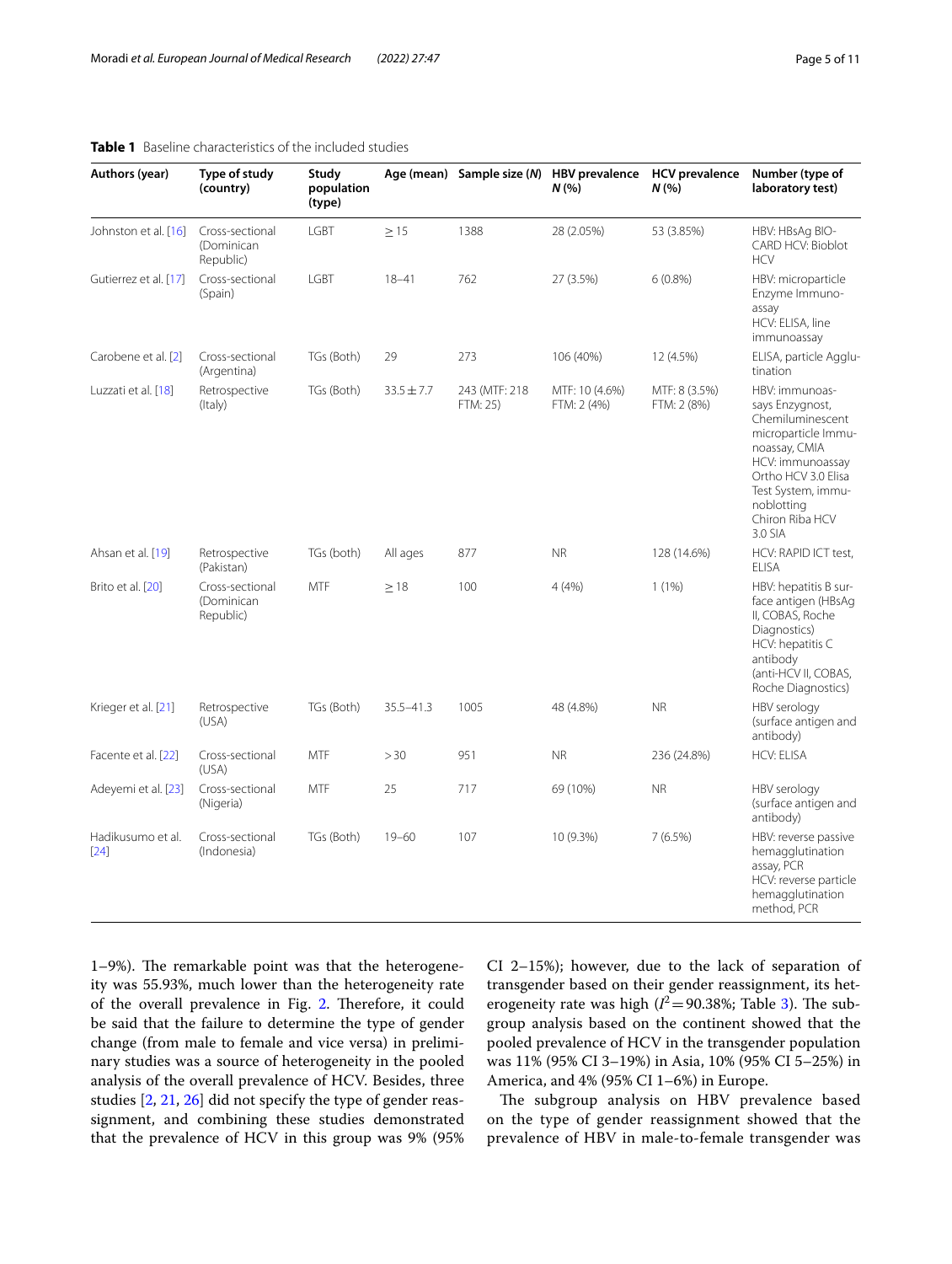

<span id="page-5-1"></span><span id="page-5-0"></span>

|            | <b>Variables</b> | Coefficient | <b>Standard error</b> | p value | 95% CI   |       |  |
|------------|------------------|-------------|-----------------------|---------|----------|-------|--|
|            |                  |             |                       |         | Lower    | Upper |  |
| HCV in TGs | Age              | $-0.122$    | 0.043                 | 0.655   | $-0.200$ | 0.021 |  |
|            | Sample size      | 0.002       | 0.001                 | 0.412   | $-0.002$ | 0.004 |  |
| HBV in TGs | Age              | $-0.091$    | 0.072                 | 0.968   | $-0.117$ | 0.078 |  |
|            | Sample size      | 0.005       | 0.001                 | 0.751   | $-0.004$ | 0.007 |  |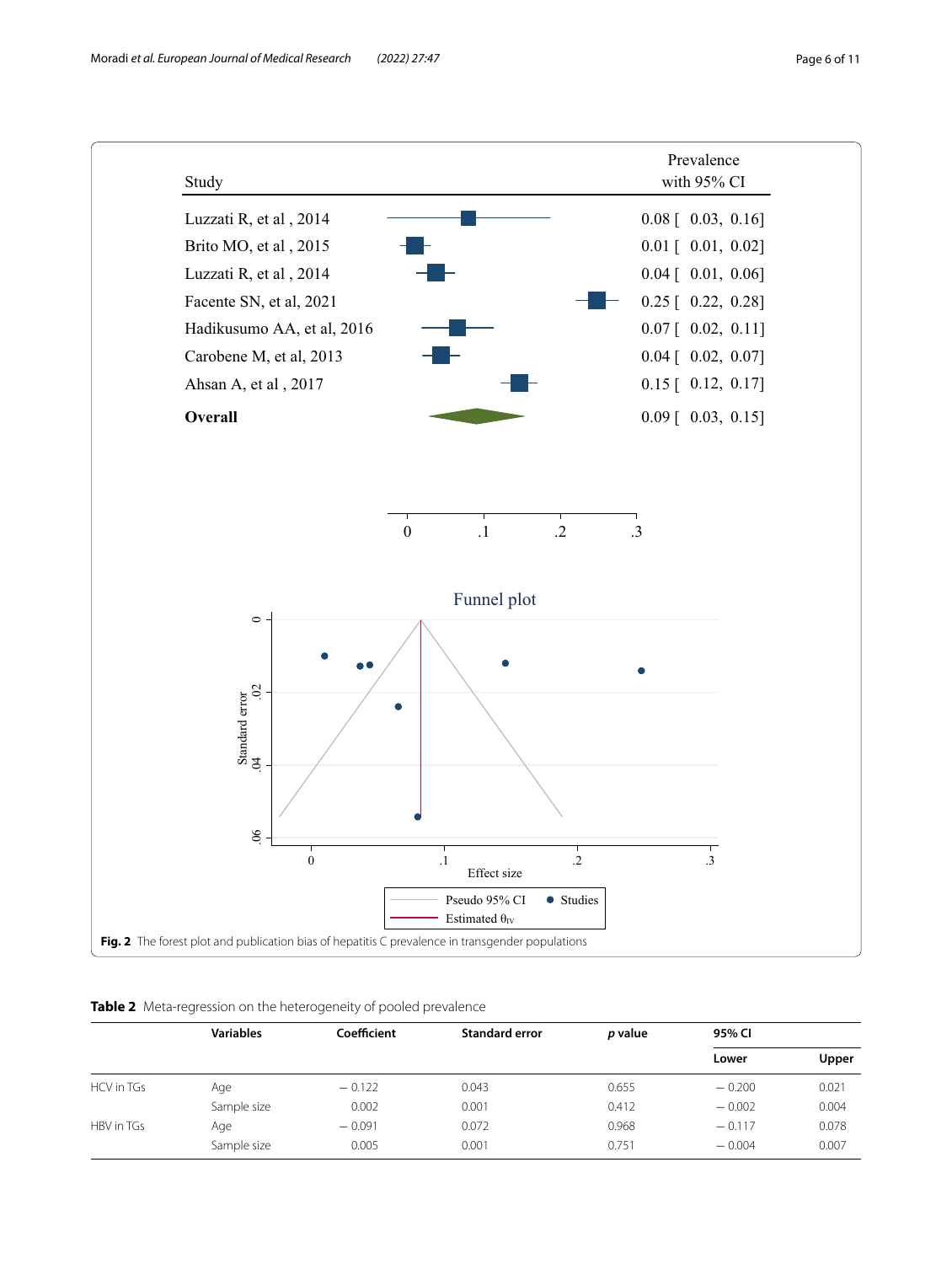

<span id="page-6-0"></span>6% (95% CI 3–10%) while after combining the results of studies that had not separated the type of gender reassignment, the prevalence of HBV was 18% (95% CI 3–34%). However, the heterogeneity rate in these estimates were high  $(I^2 = 79.54\%$  and  $I^2 = 88.90\%$ , respectively). Besides, this analysis revealed that the pooled prevalence of HBV in transgender people living in America was 16% (95% CI 8–23%), and those living in Europe had the pooled HBV prevalence of 5% (95% CI 2–7%) (Table [3](#page-8-0)). It is noteworthy to declare that we could not generalize our fndings of subgroup analysis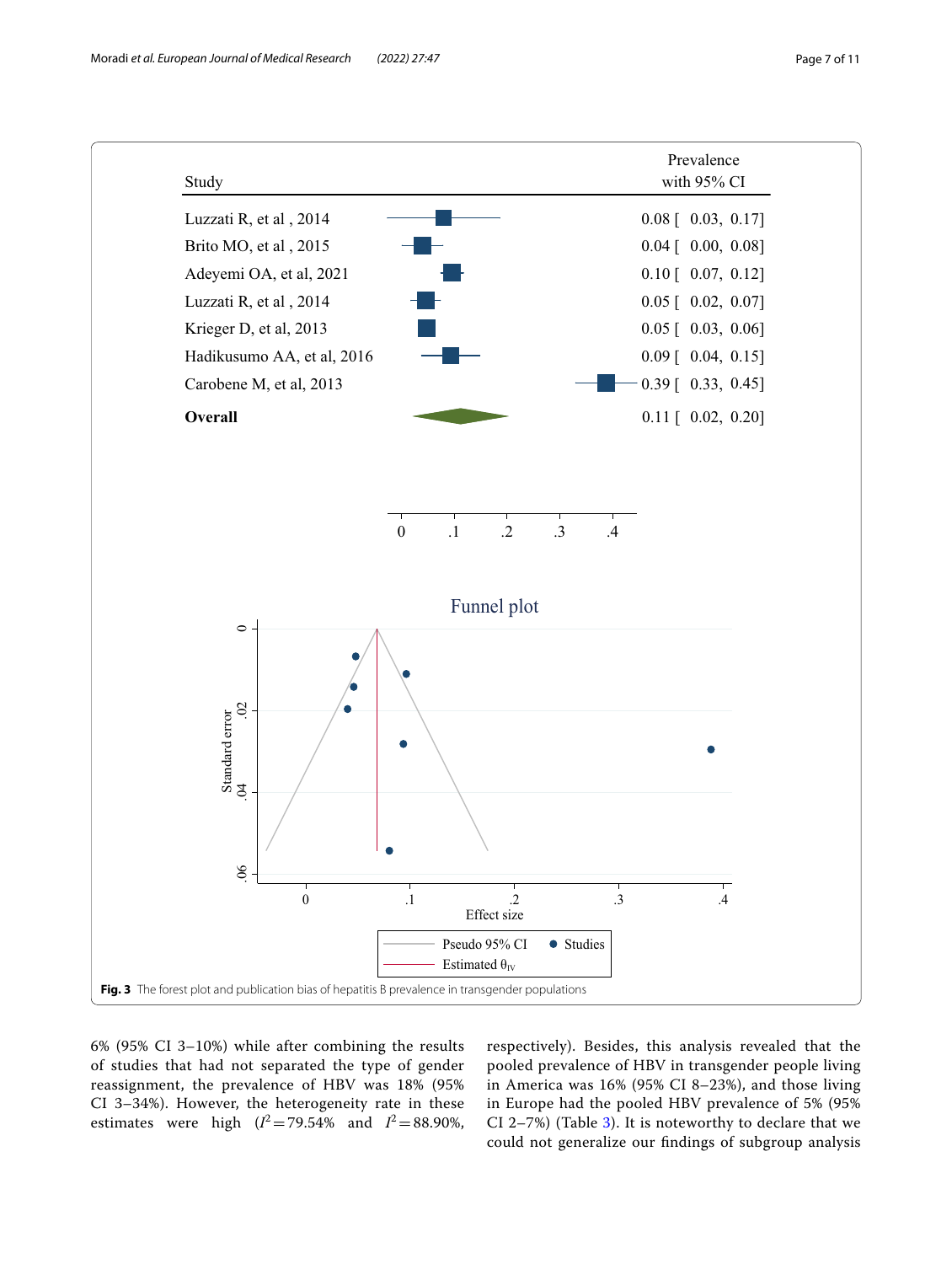| Study                      |              |         |                                              | Prevalence<br>with 95% CI        | P-value years  |                              |
|----------------------------|--------------|---------|----------------------------------------------|----------------------------------|----------------|------------------------------|
| Adeyemi OA, et al, 2021    |              |         |                                              | $0.10$ [ $0.07, 0.12$ ]          | 0.000          | 2021                         |
| Hadikusumo AA, et al, 2016 |              |         |                                              | $0.10$ [ $0.08$ , $0.12$ ]       | 0.000          | 2016                         |
| Brito MO, et al, 2015      |              |         |                                              | $0.08$ $[$ 0.04, 0.11]           | 0.000          | 2015                         |
| Luzzati R, et al , 2014    |              |         |                                              | $0.07$ [ 0.04, 0.10]             | 0.000          | 2014                         |
| Luzzati R, et al, 2014     |              |         |                                              | $0.07$ [ 0.04, 0.10]             | 0.000          | 2014                         |
| Carobene M, et al, 2013    |              |         |                                              | $0.12$ [ $0.02$ , 0.23]          | 0.022          | 2013                         |
| Krieger D, et al, 2013     |              |         |                                              | $0.11$ [ $0.02$ , $0.20$ ]       | 0.016          | 2013                         |
|                            | $\mathbf{0}$ | $\cdot$ | $\cdot$ .2                                   | $\cdot$ 3                        |                |                              |
|                            |              |         | <b>Cumulative Meta-analysis (HBV in TGs)</b> | Prevalence                       |                |                              |
| Study                      |              |         |                                              | with 95% CI                      | P-value years  |                              |
|                            |              |         |                                              |                                  |                |                              |
| Facente SN, et al, 2021    |              |         |                                              | $0.25$ [ 0.22, 0.28]             | 0.000          |                              |
| Ahsan A, et al, 2017       |              |         |                                              | $0.20$ [ 0.10, 0.30]             | 0.000          |                              |
| Hadikusumo AA, et al, 2016 |              |         |                                              | $0.15$ [ 0.05, 0.26]             | 0.003          |                              |
| Brito MO, et al, 2015      |              |         |                                              | $0.12$ [ $0.02$ , 0.22]          | 0.024          | 2021<br>2017<br>2016<br>2015 |
| Luzzati R, et al, 2014     |              |         |                                              | $0.10$ [ $0.02$ , $0.19$ ]       | 0.020          | 2014                         |
| Luzzati R, et al, 2014     |              |         |                                              | $0.10$ [ $0.03$ , $0.17$ ]       | 0.008<br>0.005 | 2014<br>2013                 |
| Carobene M, et al, 2013    | $\theta$     | $\cdot$ | $\cdot$ .2                                   | $0.09$ [ $0.03$ , $0.15$ ]<br>.3 |                |                              |

<span id="page-7-0"></span>on continents due to a small number of reports in each subgroup; thus, we required more data on each continent for accurate estimation of HCV and HBV prevalence among the transgender population living in each continent.

# **Discussion**

The primary purpose of this study was to systematically review the prevalence of HBV and HCV in transgender people and the LGBT population around the world and determine their pooled estimates.

In this study, the prevalence of HBV in transgender people was higher than that of HCV. The previous studies also stated this fnding [[27,](#page-10-25) [28\]](#page-10-26). According to the results of studies performed in the world, about 2/3 of male-to-female transgender people and ¾ of female to male transgender individuals had no immunity against HBV infection, which could be a severe warning to developed and undeveloped countries because, in these countries, the routine vaccination program of HBV had been performed in the general population for a long time [[29,](#page-10-27) [30](#page-10-28)]. Another more critical point inferred from the previous studies was the referral for vaccination after the frst round of hepatitis B vaccination in high-risk groups, especially transgender people. A study showed that only 30% of high-risk groups had been referred for the second round of hepatitis B vaccination. In Argentina, hepatitis B vaccination has been available since 1982. Even in many countries, the vaccination started in 2000, but contrary to the expectation, the program for this vaccination in high-risk groups had not been formulated and implemented [[29–](#page-10-27)[32](#page-10-29)].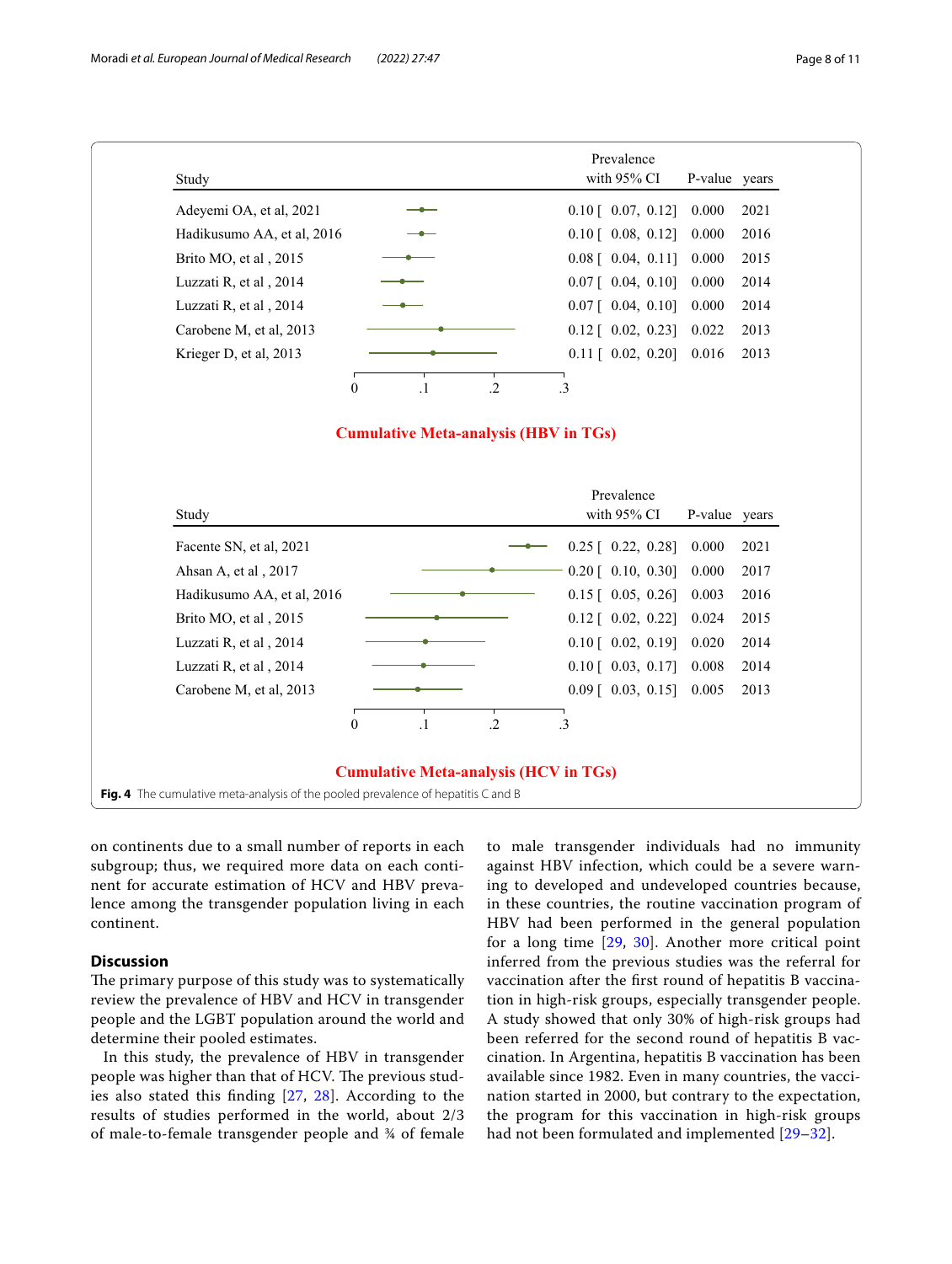<span id="page-8-0"></span>

| Population        | Subgroup  |            | Number of<br>studies | Pooled<br>prevalence (95%<br>CI) | <b>Between studies</b>   |                 |       | Between subgroups |                    |
|-------------------|-----------|------------|----------------------|----------------------------------|--------------------------|-----------------|-------|-------------------|--------------------|
|                   |           |            |                      |                                  | $I^2(%)$                 | P heterogeneity | Q     | Q                 | P<br>heterogeneity |
| <b>HCV</b> in TGs | Type      | MTF        | 3                    | 5% (1-9%)                        | 55.93                    | 0.90            | 15.99 | 3.57              | 0.17               |
|                   |           | <b>FTM</b> |                      | $8\%$ (1-14%)                    | -                        | -               | -     |                   |                    |
|                   |           | Both       | 3                    | $9\% (2 - 15\%)$                 | 90.38                    | 0.00            | 36.68 |                   |                    |
|                   | Continent | Asia       | $\overline{2}$       | 11% (3-19%)                      | 71.23                    | 0.06            | 9.09  | 3.41              | 0.18               |
|                   |           | America    | 3                    | 10% (5-25%)                      | 76.55                    | 0.00            | 44.50 |                   |                    |
|                   |           | Europe     | $\overline{2}$       | $4\%$ (1-6%)                     | 0.00                     | 0.44            | 0.60  |                   |                    |
| HBV in TGs        | Type      | <b>MTF</b> | 3                    | $6\%$ (3-10%)                    | 79.54                    | 0.07            | 10.90 | 1.14              | 0.56               |
|                   |           | <b>FTM</b> |                      | $8\%$ (1-14%)                    | -                        |                 | -     |                   |                    |
|                   |           | Both       | 3                    | 18% (3-34%)                      | 88.90                    | 0.00            | 17.68 |                   |                    |
|                   | Continent | Asia       |                      | 9% (4-15%)                       | -                        | -               | -     | 8.27              | 0.04               |
|                   |           | America    | 3                    | 16% (8-23%)                      | 76.55                    | 0.00            | 44.8  |                   |                    |
|                   |           | Europe     | $\overline{2}$       | 5% (2-7%)                        | 0.00                     | 0.44            | 0.37  |                   |                    |
|                   |           | Africa     |                      | $10\% (7 - 12\%)$                | $\overline{\phantom{0}}$ | -               | -     |                   |                    |

In the present research, the prevalence of HCV in male-to-female transgender people was 5%. The results of a study conducted in the general population of Western Europe and Latin America demonstrated that the prevalence of HCV in the general population was 1.5– 3.5%. The results of this meta-analysis to determine the prevalence of hepatitis C in LGBT people were consistent with the results of previous studies in Latin America and Western Europe. At the same time, in the male to the female transgender community, this amount was 8%. The overlap of various factors had caused the prevalence in these people to be higher than that in the general population. This population was exposed to risky behaviors such as unprotected sex and oral or injectable substances. Drug use and sexual relationships, and standard syringes increased the chance of developing HCV.

On the other hand, other STDs such as HIV in these people raised the possibility of infection exacerbation and HCV association  $[33-36]$  $[33-36]$  $[33-36]$ . This group of transgender people (male to female) needed to work or have a suitable job to cover their living expenses and the hormones required to undergo the gender reassignment process [[36,](#page-10-31) [37](#page-10-32)]. The prevalence of infectious diseases such as HCV, HBV, and HIV in this population was high due to the weakness of their families and social support systems and engaging in risky behaviors, and inadequate access to health care services [[38](#page-10-33), [39\]](#page-10-34). On the other hand, unprotected sex was prevalent in male-to-female transgender people with their sexual partners, increasing HIV, HBV, and HCV infections. It was necessary to consider the protocol for providing preventive and therapeutic services to identify, prevent, and treat HCV and HBV diseases. In addition to HIV tests, they need to be screened for HBV and HCV infections. This screening could be essential in the transgender community because people with HCV are asymptomatic and could pass on the disease to those around them and their sexual partners. By identifying these people, higher prevalence and transmission of this infection could be prevented with other transgender people or their other sexual partners, including lesbian, gay, bisexual, and other sexual minorities [[20](#page-10-20),  $40-42$  $40-42$ ]. This study showed that the prevalence of HCV in Asian and American transgender people was higher than that of Europeans. Transgender people living in different Asian regions and countries, especially Southeast Asia, were exposed to high-risk behaviors. So, the risk and chance of developing viral infections such as HCV in these people would be higher than transgender people in European countries. Still, the signifcant point had access to receive educational, counseling, and therapeutic services related to viral diseases and infections such as HCV for these people. The transgender population living in European and American countries had more accessible access to HCV-related services. In Asian countries, these educational, counseling, and treatment services were not readily available to transgender people because of more signifcant stigma and discrimination. In a survey conducted in Asian countries involving Bangladesh, India, Indonesia, Maldives, Myanmar, Nepal, Sri Lanka, Thailand, and Timor-Leste, the results expressed that although certain services were provided for transgender people and other sexual minorities, the majority of people did not have proper access to them [\[43](#page-10-37), [44](#page-10-38)]. In addition to lack of access to services, diferent and numerous sexes and unprotected sex were other causes that played an essential role in the high prevalence of this infection in the Asian transgender population.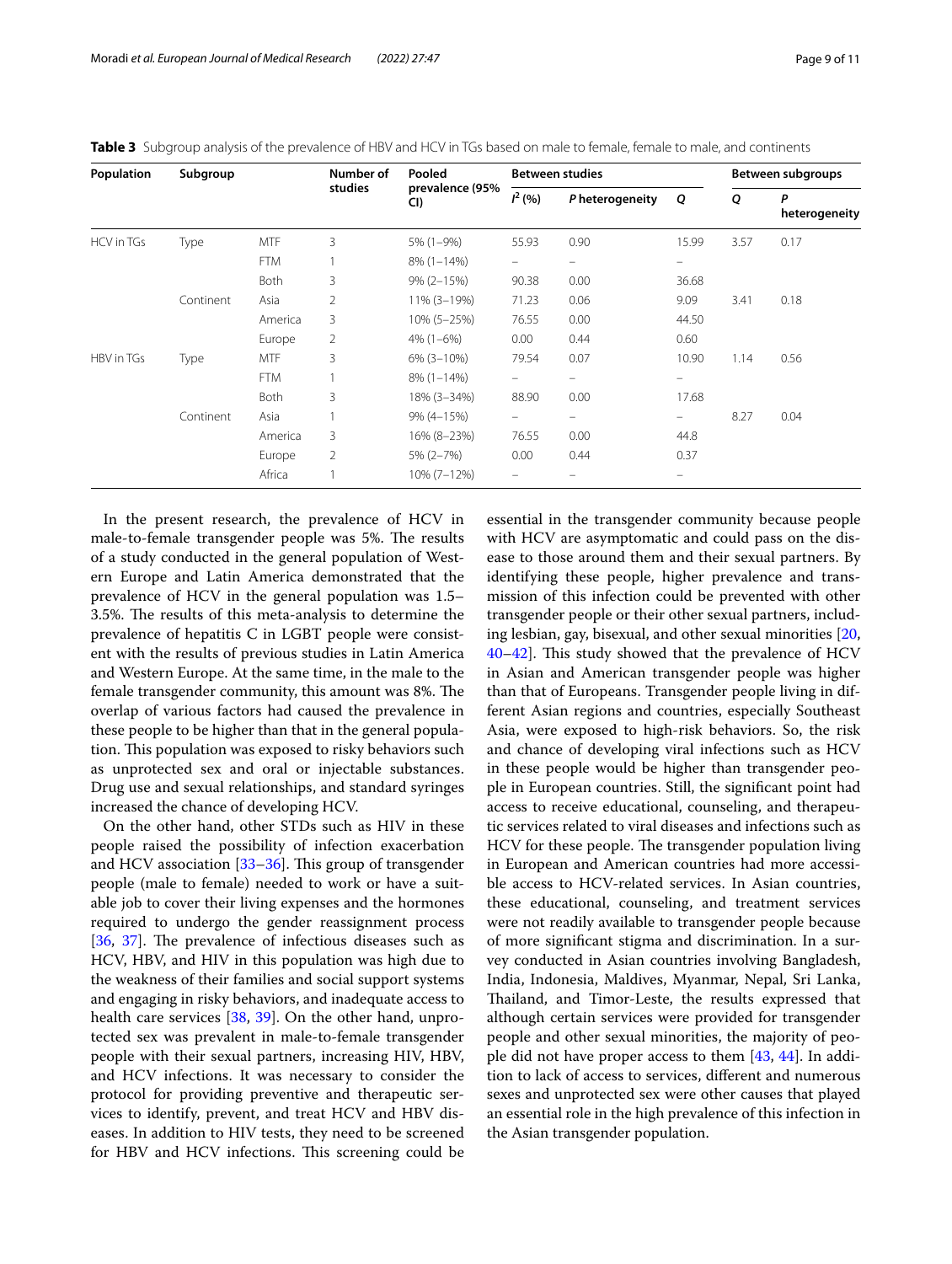The sources of heterogeneity in estimating the overall prevalence were also investigated in this research. The results exhibited that lack of gender reassignment (male to female and female to male) was one of the principal sources of high heterogeneity since in selected preliminary studies for further meta-analysis (5 out of 8 studies), these variables were not considered. On the other hand, the meta-regression results showed that the age of transgender people and the sample size in the initial studies had little efect on the heterogeneity of the cumulative prevalence of HCV and HBV. Therefore, this difference in age and sample sizes of preliminary studies entered into a meta-analysis was not the source of heterogeneity in this research.

To our knowledge, this study was the frst meta-analysis in the world, determining the cumulative and overall prevalence of HBV and HCV in transgender and LGBT people worldwide. Determining this prevalence in these and other sexual minorities could help develop a program to provide services for them. However, the lack of a sufficient number of preliminary studies to conduct different subgroups based on female to male transgender, the type of hormones (oral or injectable), the existence of other infections such as HPV or HIV, and the kind of sampling were among the limitations of this research. Besides, further studies were needed as cross-sectional research and population-based cohort with high sample sizes to ascertain the exact prevalence of these infections in these sexual minorities. Also, due to a small number of studies conducted in each continent, the subgroup analysis based on the continent had low power in terms of generalizability. Of course, over the next few years, the authors will be able to update the results of this metaanalysis by increasing the studies on this issue.

# **Conclusion**

This meta-analysis identified the overall prevalence of HBV and HCV infections in transgender people worldwide and presented that these estimates were higher than those in the general population. This high rate of infections among these people was worrying. Healthy and humanitarian policies are necessary to improve people living and health conditions to achieve world health organization goals by 2030 to reduce hepatitis B and C. The current prevalence of these infections would rise in the absence of comprehensive, rapid, targeted, and acceptable prevention and treatment services. So, appropriate care is necessary to evaluate barriers to access to care and active education on the transmission of bloodtransmitted viruses in these people. Eliminating viral hepatitis as a public health threat by 2030 would be achievable if viral hepatitis testing and treatment prevention services were available to all individuals at-risk. Screening of HBV, HCV, and starting treatment in these people, such as specifc services and programs, vaccination, education, prevention, and treatment programs related to HCV and HBV, is necessary to cut the transmission chain of these infections in these populations and their sexual partners.

#### **Abbreviations**

LGBT: Lesbian, gay, bisexual, and transgender; HBV: Hepatitis B virus; PRISMA: Preferred Reporting Items for Systematic Reviews and Meta-Analyses; MOOSE: Meta-analyses of observational studies in epidemiology; HCV: Hepatitis C virus; STBBIs: Blood-borne diseases; CI: Confdence interval; UNAIDS: Joint United Nations Program on HIV/AIDS; UNDP: United Nations Development Programme; WHO: World Health Organization; CDC: Centers for Disease Control and Prevention; NOS: Newcastle Ottawa Scale; STD: Sex transmitted disease.

#### **Acknowledgements**

Not applicable.

#### **Authors' contributions**

Study concept and design: YM, GM. Acquisition, analysis, and interpretation of data: YM, EN, FZ, SHB, MS, HD. Drafting of the manuscript: YM, RR, EEA, SA, MS, HD. Critical revision of the manuscript for important intellectual content: YM, HD, EEA, GM. project administration: GM. All authors read and approved the final manuscript.

#### **Funding**

The Kurdistan University of Medical Sciences supported this work under code: IR.MUK.REC.1398.154. The programs of funders had no role in the design and conduct of the study; collection, management, analysis, and interpretation of the data; preparation, review, or approval of the manuscript; and decision to submit the manuscript for publication.

#### **Availability of data and materials**

The datasets generated and analyzed during the current study are not publicly available due to their sensitive and potentially personally identifable nature. Still, they are available from the corresponding author on reasonable request.

#### **Declarations**

#### **Ethics approval and consent to participate**

This work was recorded in Research of Kurdistan University of Medical Sciences under code: IR.MUK.REC.1398.154.

#### **Consent for publication**

Not applicable.

#### **Competing interests**

All the authors declare that they have no confict of interest.

#### **Author details**

<sup>1</sup> Social Determinant of Health Research Center, Research Institute for Health Development, Kurdistan University of Medical Sciences, 6617713446 Sanandaj, Iran. <sup>2</sup> Faculty of Medicine, Kermanshah University of Medical Sciences, 6714415153 Kermanshah, Iran. <sup>3</sup> Endocrinology, and Metabolism Research Centre, Endocrinology and Metabolism Clinical Sciences Institute, Tehran University of Medical Sciences, 1416753955 Tehran, Iran. <sup>4</sup> Department of Emergency Medicine, Kurdistan University of Medical Sciences, 6617713446 Sanandaj, Iran. <sup>5</sup> Department of Epidemiology, School of Public Health, Iran University of Medical Sciences, 1449614535 Tehran, Iran. <sup>6</sup>Department of Epidemiology and Biostatistics, Faculty of Medicine, Kurdistan University of Medical Sciences, 6617713446 Sanandaj, Iran.

Received: 27 October 2021 Accepted: 14 March 2022Published online: 26 March 2022